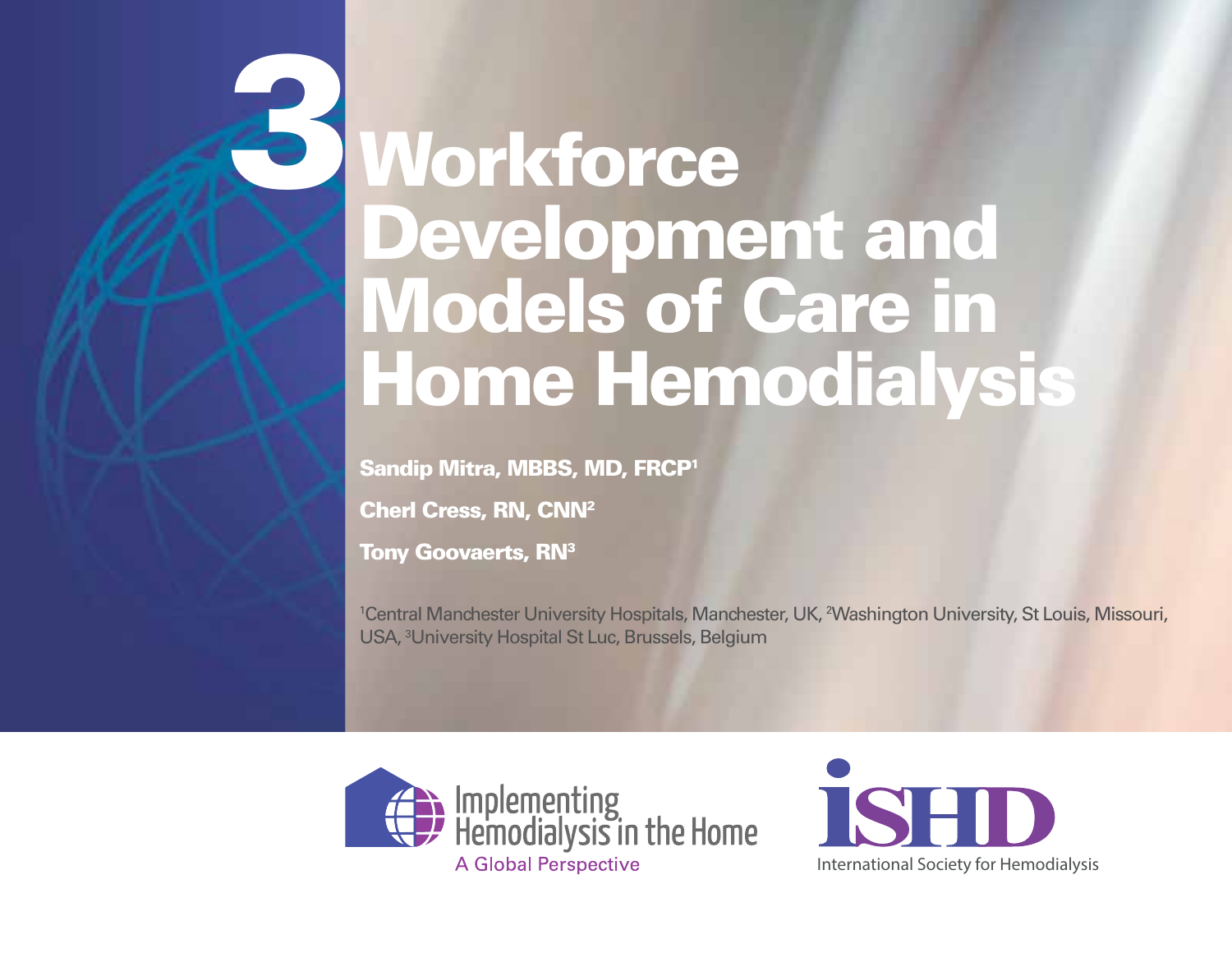# **CONTENTS**

2 Workforce and Models of Care and Models of Care and Models of Care and Models of Care and

- **3** Abstract
- Introduction **3**
- **Workforce Development 4**
- **Workforce Challenges 6**
- **Models of Care at Home 8**
- **11** Integrated Care Pathway
- **12 Other Considerations**
- **13**



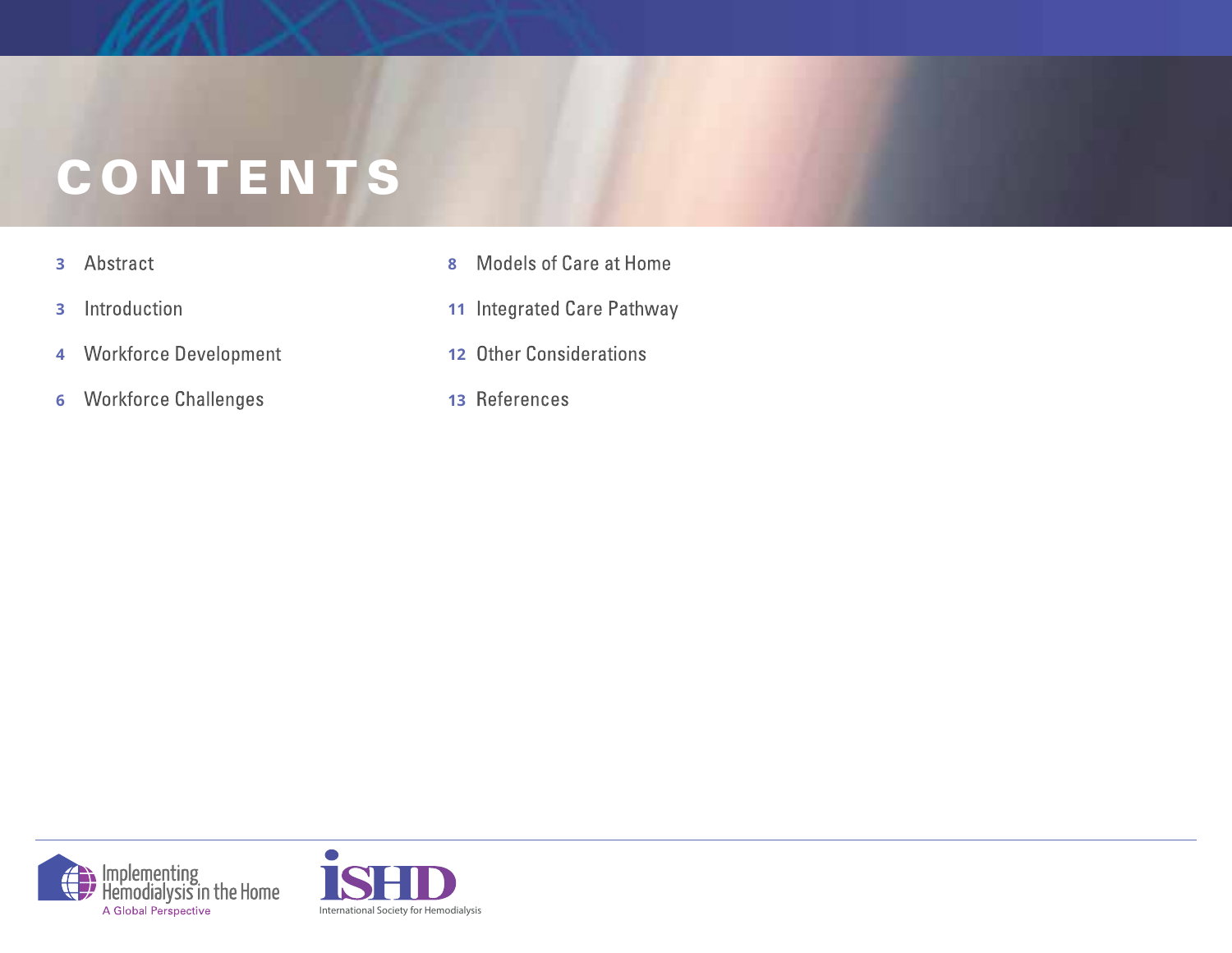### Abstract

Creating and maintaining a successful home hemodialysis (HD) program is highly dependent on the workforce model and quality of staff. We describe the minimum staff required to start a home HD program (eg, a clinical champion and lead nurse) and detail what additional workforce (eg, renal technician, dietitian, psychologist and others) may be necessary as the program evolves and expands. The goal of the program and allied staff should be to provide a seamless patient journey, a process that requires consideration of a patient recruitment strategy, a patient training pathway, thoughtful initiation of home HD, and development of support systems for routine care and emergencies at home. This module describes how care models are implemented at centers of excellence in various locations around the world, highlights the importance of an integrated care pathway, and describes workforce challenges that programs may encounter.

#### Introduction

Successful launch and self-sustaining maintenance of an effective home hemodialysis (HD) program depends on a team of professionals with particular expertise and specific skill sets to ensure the best care for patients undergoing HD. Typically, large and successful centers have a well-defined care model delivered by dedicated staff skilled in patient training, monitoring, and support.<sup>1,2</sup> For a care model to be successful, active participation, collaboration, and willingness to be flexible in the face of change are all essential attributes of team members. Home programs can only succeed with a motivated and caring workforce. This module focuses on how to organize such a team to successfully deliver home HD therapies.

The team structure and organization typically develop in stages and evolve over time as the program expands and becomes more established. The profile of the workforce can change with respect to staff members, the variety of skills, and operational responsibilities. At the outset, however, the program has to be led by a clinical champion and a lead trainer, and supported by clinicians, technicians, social workers, community support staff, and an administrator. As the program grows, other key personnel may be required to support patient pathways. The attributes of individuals within these roles are fundamental to the program's success, and they consist of a combination of generic and specific skills for home HD.

### Workforce Development

#### **Phase 1**

*Clinical champion —* is a key individual, often at the epicenter of a vibrant and successful home HD program. The program needs a designated individual in charge—from the outset—and can be any one of the following: a dialysis physician, nurse, technician, clinical director, or departmental head. The 2 essential attributes of this individual are: (i) a passion and strong belief in home HD and its benefits in patients with end-stage renal disease, and (ii) leadership skills, with a clear vision and strategy for developing a successful care model.

Sufficient knowledge of the local kidney disease network and its infrastructure is desirable. Other roles for this individual would include the development of a quality assurance and governance framework for care delivery. This individual is a key player in establishing the model, and is often instrumental in energizing the workforce through building confidence, morale, and support for both junior and senior members on the team

*Lead trainer / home HD nurse lead —* is responsible for setting up a patient training program in home HD. Essential attributes include:

• Sound practical knowledge of HD combined with a passion to teach and empower



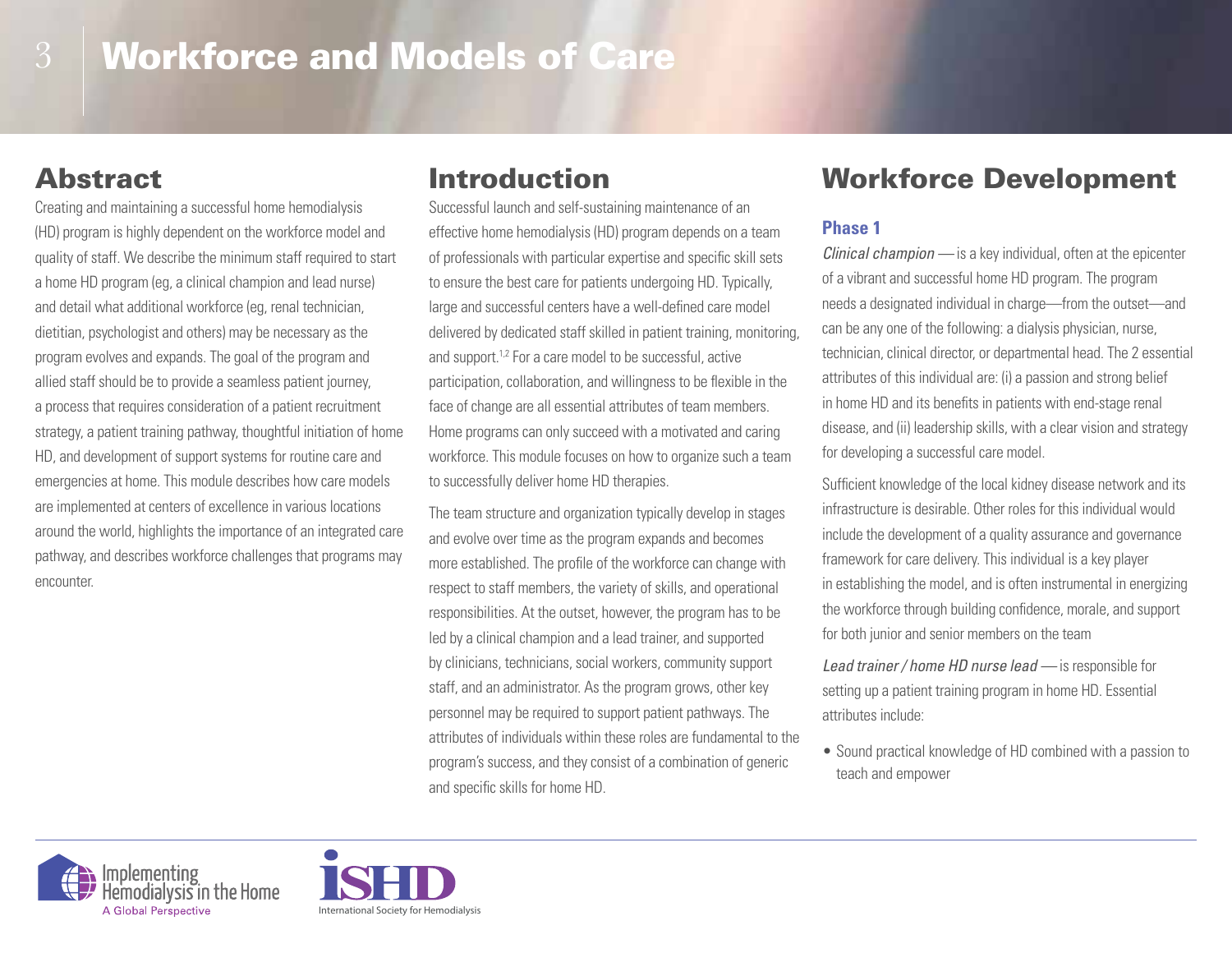- Strong belief in the philosophy of self-care and in the benefits of home HD
- Good communication skills, including an understanding of adult learning techniques and an ability to speak the local language(s)
- Leadership and organizational skills

This individual in this role often takes the lead in the development of policy, procedures, and training pathways, and engages in and promotes staff development opportunities for all team members, including nephrologists, primary care physicians, technicians, in-center staff, and chronic kidney disease (CKD) nurses and trainees. Knowledge and skills in both peritoneal dialysis (PD) and home HD could be particularly useful in integrating home therapies into the care model.3 In the United States, the Centers for Medicare and Medicaid Services provide regulations for home HD nurses.

*Physician/nephrologist —* a dialysis physician with an interest in and passion for promoting home HD, with expertise and experience in clinical management of patients on dialysis. Other attributes include skills in quality improvement and the ability to work in an interdisciplinary environment. He or she does not have to be senior member or a newly appointed nephrologist.

*Dialysis technician —* is the lead in HD equipment and technical support, installation, and maintenance. Typically this individual is an HD technician or engineer with an understanding

of the machines used in home HD. Specific skill sets include knowledge of equipment maintenance and water quality issues with home HD, participation in the on-call service rotation, and an ability to perform home assessments and modifications to patients' dwellings to accommodate home HD. The ability to interact with patients and work with interdisciplinary staff can have a positive impact on patients' experience with home HD. Close collaboration and liaison with equipment manufacturers is the key to successful machine maintenance programs. The home HD centers may have their own technician or have a contract with dialysis machine manufacturers for technical support.

*Renal social worker —* plays a key role as a patient advocate with experience and knowledge in dealing with complex social issues for dialysis patients. For patients and care partners considering home HD, as well as those already undertaking treatment, the renal social worker is a valuable resource. This role is unique in that it provides support and assistance necessary to address patients' practical, emotional, social, financial, and psychological needs. Individuals in this role will be part of an interdisciplinary team and should work closely with patients to address and resolve their specific issues. Renal social workers perform statutory duties and responsibilities in accordance with social care legislation and framework, including assessments for at-home risk, community care needs, and care partner needs. Renal social workers are specialist advisors who are

in fact healthcare liaisons, representing patients with specific needs and referring them to organizations and professionals, health and local authority services, housing organizations, benefits organizations, education establishments, employers, and other specialist services. Members of the medical team often refer patients who need such support to enable them to pursue home HD as a treatment option.

Renal social workers also play a supporting role in locations where HD patients may have less contact with community resources, and where care partners may feel more isolated in their role. Care partners frequently contact renal social workers for support and are encouraged to do so at any time. Through the renal social worker, patients and their care partners can continue to access information, get advice, request assistance, and obtain further support as they develop different needs or circumstances change.

*Patient care technicians/healthcare assistants/community nurses —* are patient advocates with good practical knowledge of HD. Key attributes include the ability to work both independently or on a team, travel to patients' homes, and participate in remote helpline/support and on-call services for home HD patients. Staff must proactively support the use of home HD and have some understanding of the benefits of at-home treatment. The ability to deal with issues between patients and care partners with sensitivity is a desirable attribute. The role



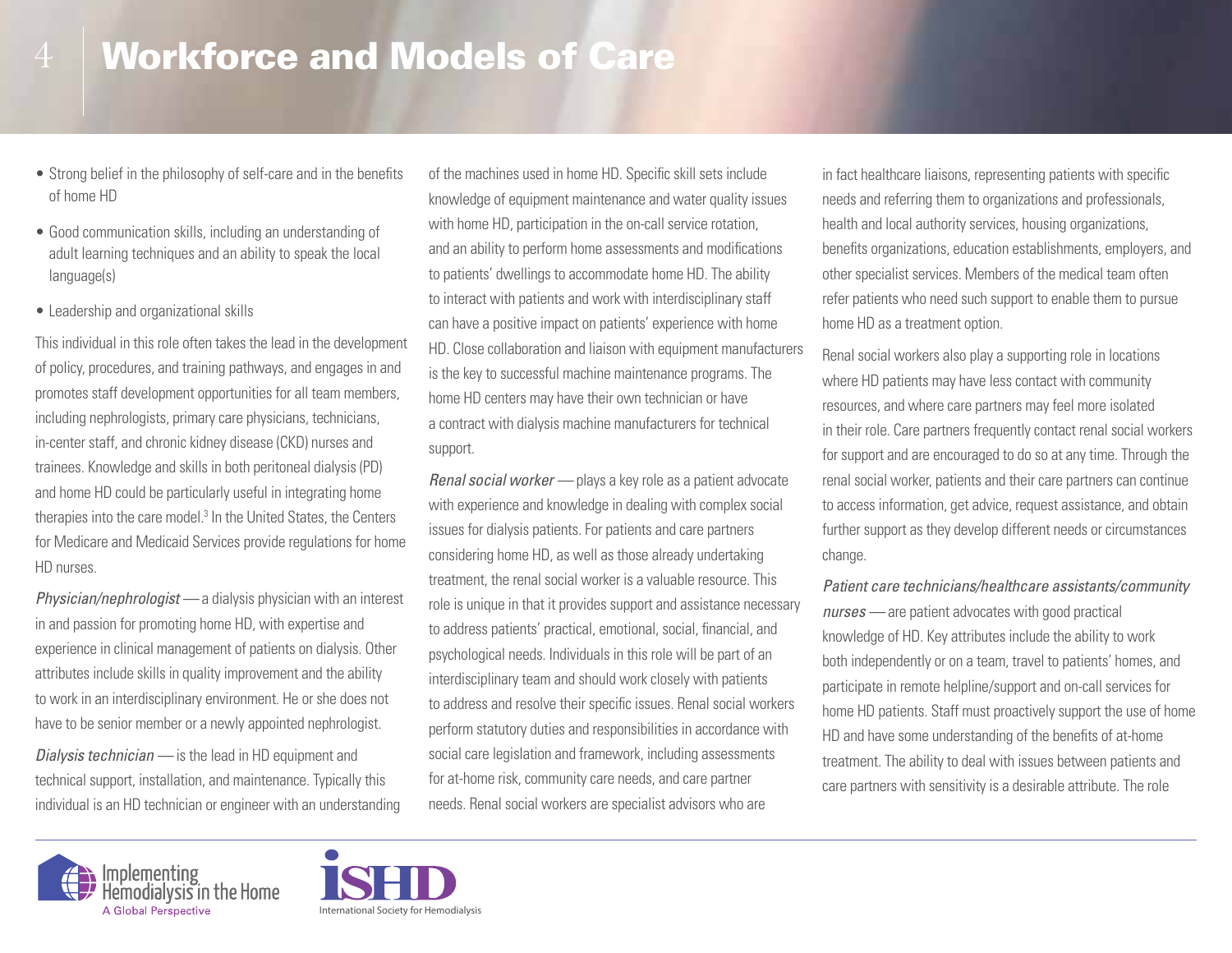of non-nursing support staff is limited in many countries and therefore may have little impact on a home HD program.

*Home HD administrative assistant/secretary or manager* 

*—* is responsible for management of logistics (eg, clinic, supplies, deliveries), activity log, and billing. Often, he or she will act as the central coordinator of operations and therefore will need to communicate and maintain close links with staff, and may also have to liaise with patients at home.

*Dietician —* is a person knowledgeable in HD and nutritional issues, with an awareness of the benefits of home HD and its impact on nutritional management. Requisite skill sets should include the ability to adapt and adjust dietary requirements with patients' variable HD schedules at home.

#### **Phase 2**

As the program expands, the clinical outcomes and patient benefits are often sufficient incentive to keep the staff committed to the provision of home HD. The workload eases to some extent as staff gains experience, but workforce expansion is necessary to meet demand. The staff needs to have a greater understanding and ability to train, support, and engage with challenging HD patients, while at the same time addressing their complex training needs and directing them to the support available in the community.<sup>3</sup> Additional expertise in dealing with

issues of treatment burden and its complications is of paramount importance to sustain and further develop the program. The 2 phases of workforce development should be in continuum and may require overlap for seamless growth and development of the program. In Phase 2, there may be a need to draw on additional skills and personnel such as:

- *Additional training and support nurses —* who can either be seasoned or younger/new nurses. These team members must meet the same criteria and specific skills to complement the program, such as demonstrating a practical knowledge of dialysis, assisting in cannulation training, performing assisted dialysis for those patients in need, and exhibiting a passion to teach and empower
- *Outreach link educator —* who develops an outreach model and clinical interface with other patients and treatment modalities such as those patients who are on PD or in-center HD, individuals failing transplant, and patients with CKD stage 4 or 5
- *Expert patients —* who provide peer support to other patients and staff, before, during, and after training (see "Psychosocial Issues and Support in Home HD" module)
- *Psychologist or counselor —* an important member of the interdisciplinary team who addresses psychosocial issues and patient burden in home HD patients and their care partners

### Workforce Challenges

Given the general shortage of dialysis workforce available to meet demand, adequate staffing—particularly acquiring those with adequate home HD skills—can be a formidable challenge in care delivery. A successful strategy could be to integrate or restructure care teams in allied therapies by having the same individuals overlap between modalities, such as PD and home HD (ie, grouped home therapies), or even between in-center HD and home HD. However, it is important that this strategy reinforces rather than reduces the overall skill base of the team. Investing in a self-sufficient home HD team should be considered an essential first step before an integration or overlap with other modalities. The specific expertise relevant to the home HD program must also be well-defined at the outset and have dedicated time set aside for these overlapping positions, depending on the activity of the program. It may also be advisable to delineate the program activity in different areas and adjust staff time to match the workflow.

Expansion of the home HD program can lead to increasing demand in the support of vascular access and self-cannulation. Home access support needs to be carefully monitored so that adequate staff is available to continue with the development and care of patients in the program (see "The Care and Keeping of Vascular Access in Home HD Patients" module).



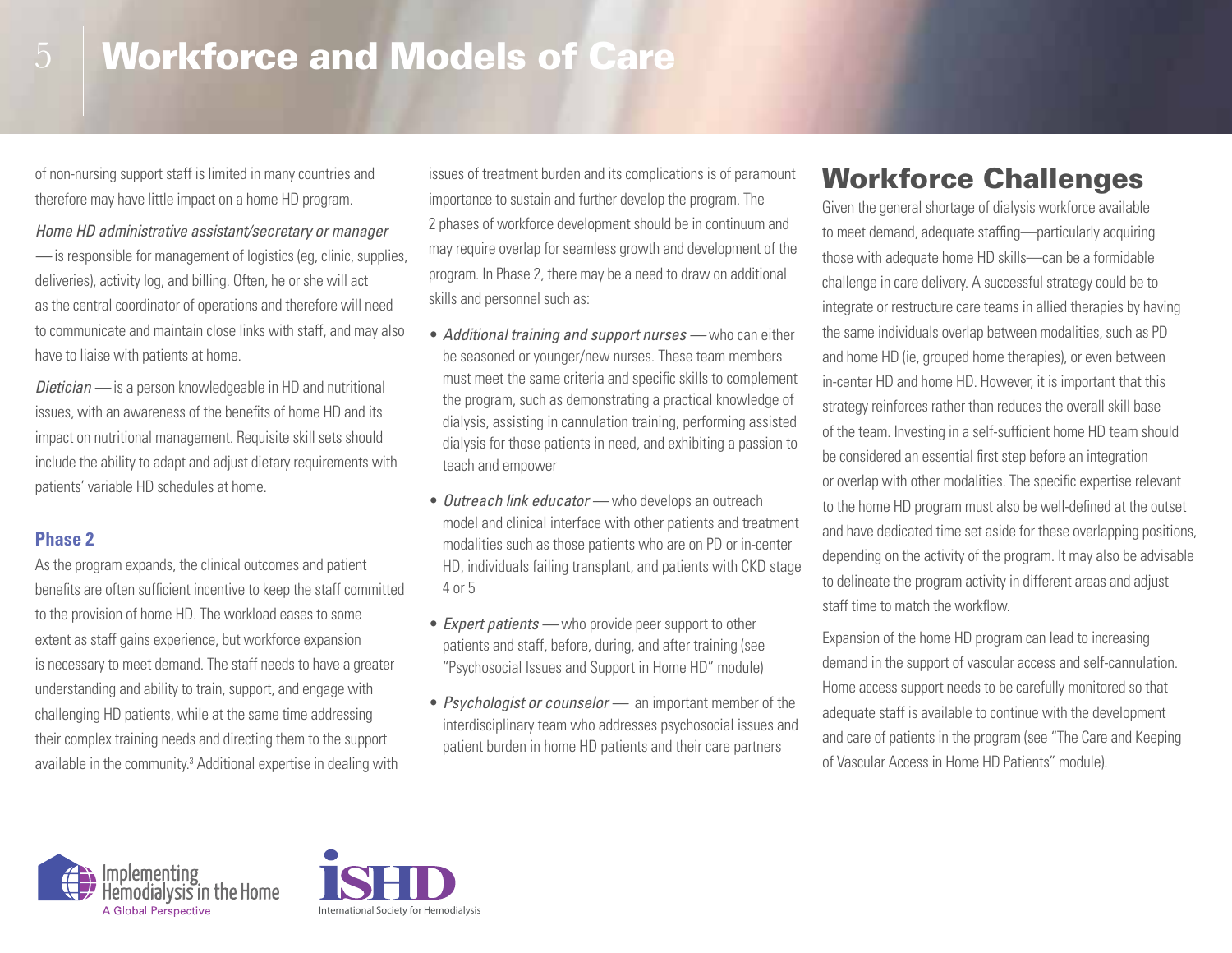Almost certainly there will be geographical differences in staffing.<sup>4</sup> In many countries, registered nurses are employed extensively (eg, Canada, United Kingdom) and less so in others (eg, United States). The proportion of registered nurses with specific renal qualifications also varies by region.<sup>5</sup> Staff-to-patient ratios in dialysis units vary greatly by region and organization, especially where there is variation in the prevalence of home therapies. Typically, a caseload of 20 to 25 patients is managed per registered nurse for home HD patients, but support at home can be variable due to substantial challenges in scheduling and coverage arrangements. The need for other allied health professionals also varies between countries depending on local practice, care delivery patterns, and the specific duties performed within these positions. Activities such as water sampling are typically performed by the technician, but in some centers, nurses and patients may be trained to undertake some monitoring procedures. The type of machines used and arrangements with the dialysis provider and manufacturer determine the need for workforce such as renal technicians. Typically, 1 full time renal technician is required to fully manage a program of 50 home HD patients.

Another challenge includes the ability of staff to support patients who are not proficient in the local language. The program must allocate enough resources to allow staff to be equipped to communicate with such patients, either through outside training, use of translators, or hiring of multilingual staff.

As the program grows to a sizeable patient population, case mix and comorbidities are likely to increase, which will impact the staffing ratios required to care for home HD patients. Staff must be well-versed in dealing with issues of nonadherence, difficult home situations, and changes in social circumstances that impact treatment. It is possible to build such expertise over time; however, buddy schemes or links with mentor programs may help staff learn to address some of these challenges. An effective model could be developed to include a range of mature programs that partner with and support staff in newer programs, providing guidance and encouragement on the management of these challenges. A similar buddy or mentor approach can be used within a program for training new or junior staff members, including rotational training schemes within the workforce. Such initiatives can be the key to achieving and sustaining growth of home HD programs.

Important issues to consider during program growth are education, training, and management of workflow. Observing how patients benefit in terms of lifestyle and clinical goals can be a rewarding experience for the staff; however, achieving these results can be labor-intensive with regard to patient monitoring, unscheduled visits, and addressing patient challenges, including clinical issues that result from home and family circumstances. These challenges can lead to staff and patient stress and burnout, if adequate support and resources are not made available.

Lack of support in the community can also be an isolating experience for staff, as home therapies are less visible than in-center programs, and community members may not understand or be aware of the therapy. Rotational training programs, a mix of junior and senior staffing in home care teams, and integration with in-center program staff are methods that can be employed to integrate the workforce across modalities. It is crucial that senior members support junior members and make themselves available as mentors to answer queries, provide guidance, and help solve problems. The key domains of workforce challenges to consider are depicted in Figure 1.



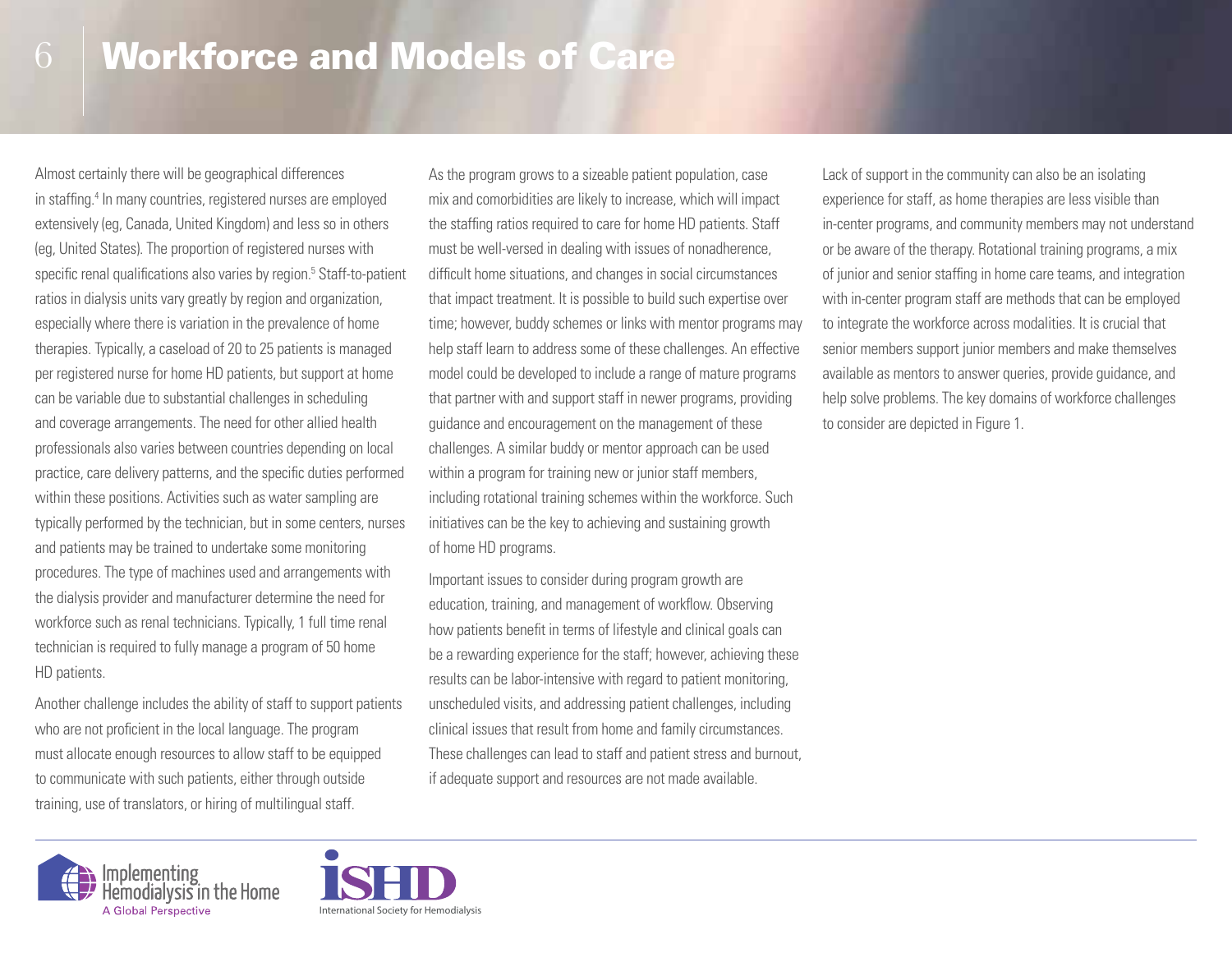| <b>Key Workforce Challenges</b>                                                                                                      |                                                                                                           |                                                                                                           |                                                                                                             |                                                                                        |                                                                |
|--------------------------------------------------------------------------------------------------------------------------------------|-----------------------------------------------------------------------------------------------------------|-----------------------------------------------------------------------------------------------------------|-------------------------------------------------------------------------------------------------------------|----------------------------------------------------------------------------------------|----------------------------------------------------------------|
| <b>Home Support</b>                                                                                                                  | <b>Patient Training</b>                                                                                   | Transitioning<br><b>Patients</b>                                                                          | <b>Technical Support</b>                                                                                    | <b>Staff Training</b>                                                                  | <b>A</b> Typic<br><b>Excell</b><br>An efficie                  |
| · Difficult or<br>changing home,<br>social, or family<br>setting<br>• Coordination with<br>in-center program<br>• Unscheduled visits | • Language (non-<br>native)<br>• Complex training<br>needed<br>• Training comorbid<br>or complex patients | • Training to home<br>dialysis<br>• PD to home HD<br>• Home to in-center<br>HD<br>• Failing transplant to | • Cannulation<br>• Medical issues<br>• Dialysis disruptions<br>• Retraining issues<br>• Clinical governance | • Adequate<br>knowledge<br>• Resourcing and<br>allocation<br>• Confidence<br>• Support | a seamle<br>safe, and<br>care path<br>Recru<br>patie<br>dialy: |
| • Nonadherence                                                                                                                       |                                                                                                           | home HD                                                                                                   | $\bullet$ Helpline                                                                                          |                                                                                        | have<br>renal                                                  |

### Models of Care at Home

#### **A Typical Care Model in Home HD Center of**  ence

ent home HD care model should aim to provide ess patient journey that is personalized, evidence-based, l effective. The essential steps to consider in the patient care pathway when developing a care model are<sup>6</sup>:

- uitment strategy and treatment pathway for all ents with CKD stage 5, including those who are not on sis, are on other dialysis modalities, and those who received a kidney transplant approaching end-stage disease (see "Cultivating Suitable Patients for Home Hemodialysis" module).
- 2. Training module and pathway (see "Patient Selection and Training for Home Hemodialysis" module).
- 3. Treatment commencement at home with continued clinical and nursing support while the patient is on home HD.
- 4. Patient support systems for routine care and for clinical and technical emergencies at home (see "Ensuring Patient Safety During Home Hemodialysis" module).

Typically, the dialysis provider will either provide home HD services or will arrange onward referral to another unit that offers such services.<sup>7</sup> The number of staff required, monitoring schedules, and interdisciplinary team meetings are determined

#### **Figure 1.** Domains for workforce challenges.

HD = hemodialysis ; PD = peritoneal dialysis.

See "Psychosocial Aspects in Home Hemodialysis: A

Review", "The Care and Keeping of Vascular Access for Home Hemodialysis Patients", and "Patient Selection and Training for Home Hemodialysis" modules.

Implementing<br>Hemodialysis in the Home **A Global Perspective** 

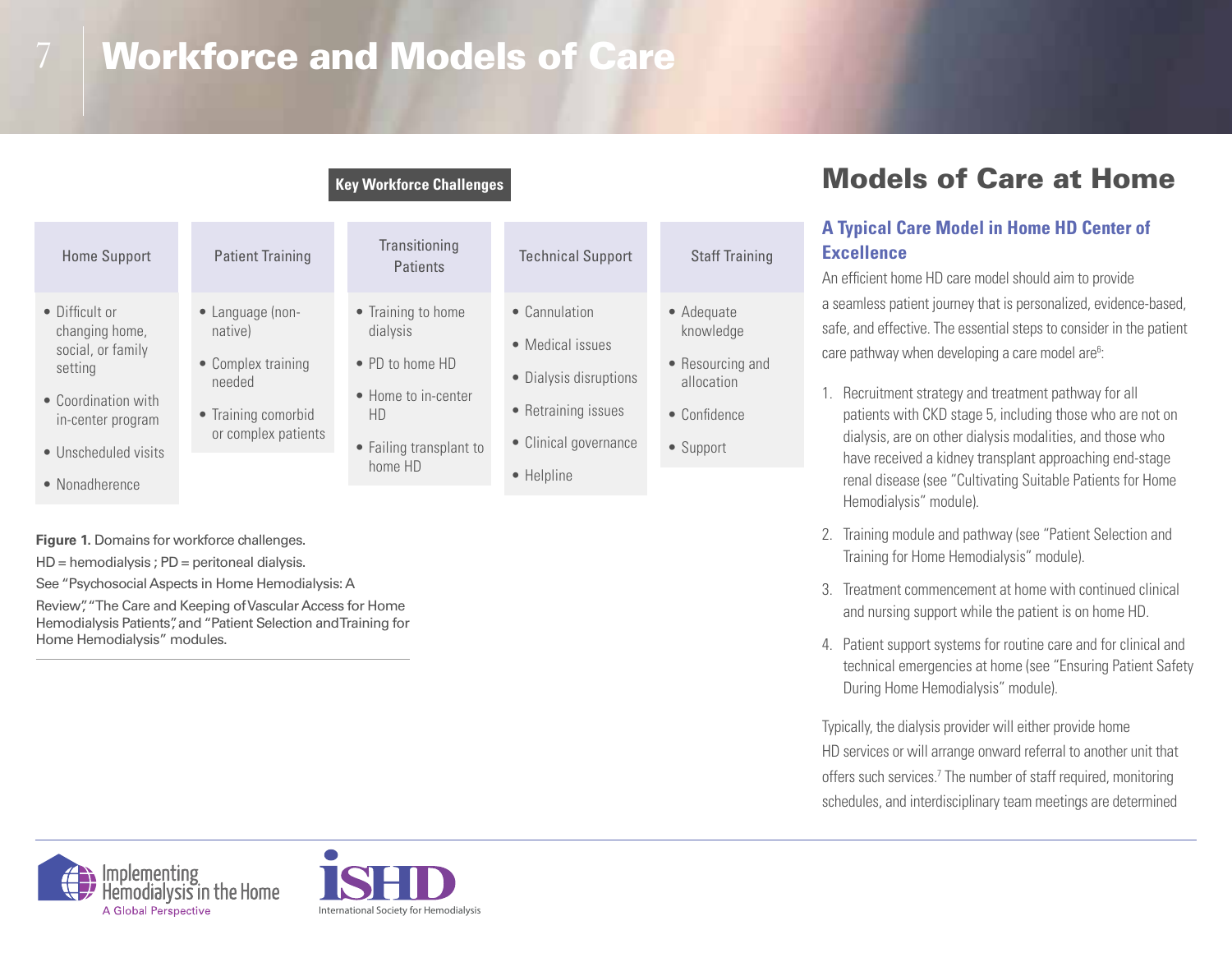| <b>Table 1. Comparative Care Models in Centers of Excellence</b> |                                                                  |                                                                                      |                                                                |                                                                |                                                                         |
|------------------------------------------------------------------|------------------------------------------------------------------|--------------------------------------------------------------------------------------|----------------------------------------------------------------|----------------------------------------------------------------|-------------------------------------------------------------------------|
|                                                                  | <b>Location</b>                                                  |                                                                                      |                                                                |                                                                |                                                                         |
| <b>Key Elements</b>                                              | <b>Brussels<sup>a</sup></b>                                      | <b>Manchester</b> <sup>b</sup>                                                       | Geelong <sup>c</sup>                                           | Hong Kong <sup>d</sup>                                         | <b>United States<sup>e</sup></b>                                        |
| <b>Patient Visits</b>                                            |                                                                  |                                                                                      |                                                                |                                                                |                                                                         |
| <b>Home Assessment</b><br>(by whom)                              | Team approach<br>(nurse/tech/<br>patient)                        | Team approach<br>(nurse/tech/<br>patient)                                            | Team approach<br>(nurse/tech/<br>patient)                      | Team approach<br>(nurse/tech/<br>patient)                      | Team approach<br>(nurse/tech/patient)                                   |
| <b>Home Assessment</b><br>(timing)                               | Start of training                                                | At the time of<br>modality decision                                                  | At the time of<br>modality decision                            | Start of training                                              | Varies. May be at<br>time of modality<br>decision to during<br>training |
| <b>Machine Location</b><br>at Home                               | Decision in<br>consultation with<br>the patient and<br>partner   | Decision in<br>consultation with<br>the patient and<br>partner                       | Decision in<br>consultation with<br>the patient and<br>partner | Decision in<br>consultation with<br>the patient and<br>partner | Decision in<br>consultation with<br>the patient and<br>partner          |
| <b>Home Visits</b>                                               | Day 0, Month<br>1, then 3 visits<br>per year, or as<br>necessary | First week, month<br>1, then at least 3<br>visits per year, and<br>then as necessary | At start of home<br>HD and then as<br>necessary                | In the first 3<br>months, then as<br>necessary                 | On first day home<br>after training<br>completed, and<br>then as needed |
| <b>Clinic Visits</b>                                             | Every 6-8 weeks                                                  | At 1 month and<br>then every 3-6<br>months                                           | Every 6-8 weeks                                                | Every 6-8 weeks                                                | Monthly                                                                 |

by the scale of each service and its stage of development. The provider will manage referrals in line with any relevant national or local guidelines or recommendations. The regulations, requirements, and infrastructure will vary from country to country, as well as from state to state. Patient training may be provided through 1 of a variety of geographical location options including in-center care facilities, community house centers, stand-alone facilities, or in the patient's own home.<sup>8</sup> The infrastructural setup will also depend on existing capabilities, patient populations, local utilities, and service delivery arrangements (eg, singlecenter model, health network, or regional care models) (see "The Home Hemodialysis Hub: Physical Infrastructure and Integrated Governance" module). The following section describes exemplar care models and interlinked support structures used in 5 home HD centers of excellence, including the variances that exist (if any) between these successful and comparable care models (Table 1).

Large, successful programs are often based on an integrated interdisciplinary team responsible for all self-care modalities: PD, home HD, and a self-care HD satellite unit. The nurses are cross-trained for all treatment modalities.

The following describes a service configuration and practical considerations in a typical center of excellence, including patient support and follow-up, logistics, technical support, and advantages and disadvantages. It has been adapted from the model used at University Hospital St Luc in Belgium, which has a home HD prevalence of 50 patients.



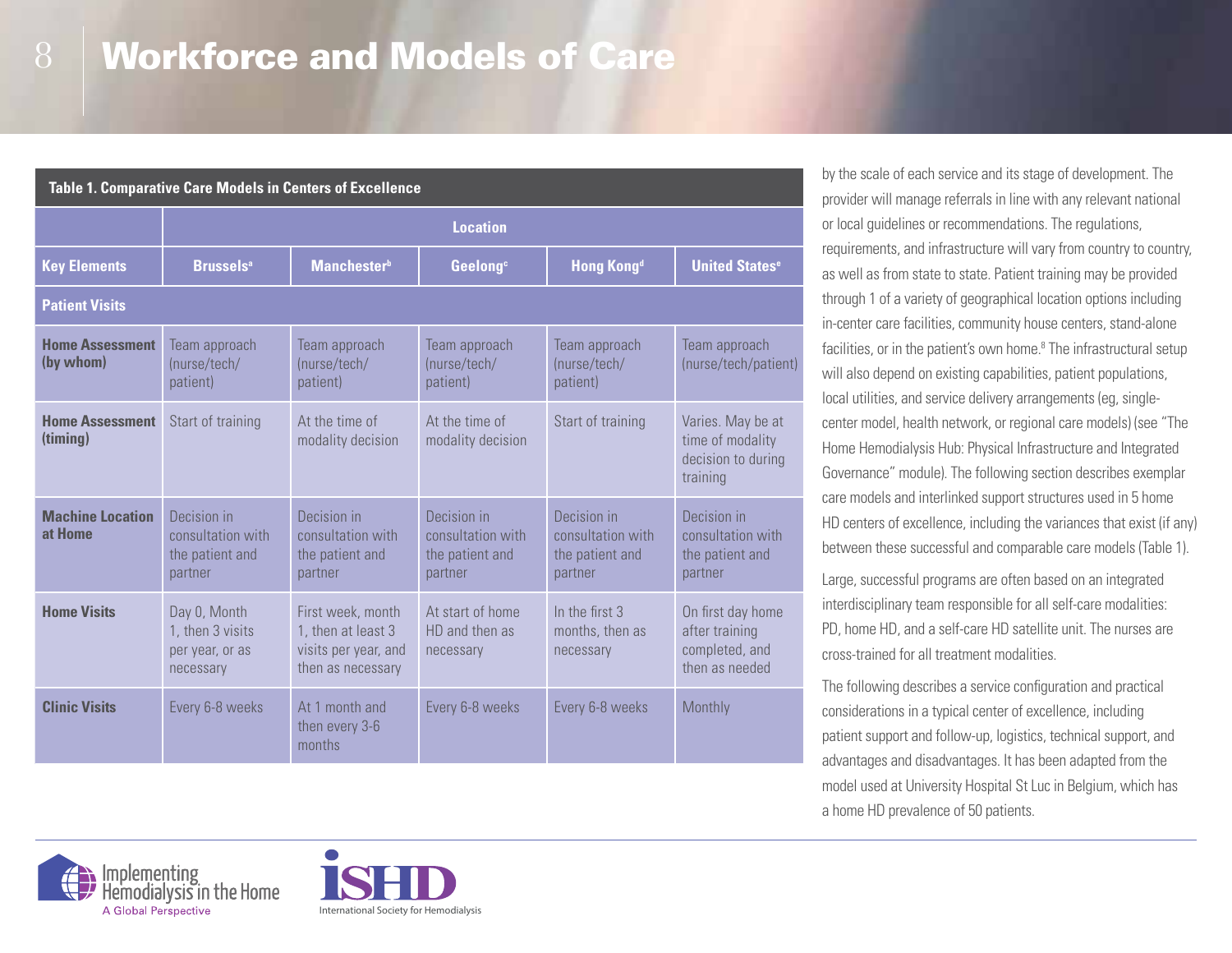| Table 1. Comparative Care Models in Centers of Excellence (cont'd)                                                 |                              |                                                                                                                    |                                            |                                                                         |                                                                   |
|--------------------------------------------------------------------------------------------------------------------|------------------------------|--------------------------------------------------------------------------------------------------------------------|--------------------------------------------|-------------------------------------------------------------------------|-------------------------------------------------------------------|
|                                                                                                                    | <b>Location</b>              |                                                                                                                    |                                            |                                                                         |                                                                   |
| <b>Key Elements</b>                                                                                                | <b>Brussels</b> <sup>a</sup> | <b>Manchester</b> <sup>b</sup>                                                                                     | <b>Geelong</b> <sup>c</sup>                | Hong Kong <sup>d</sup>                                                  | <b>United States<sup>e</sup></b>                                  |
| <b>Patient Visits</b>                                                                                              |                              |                                                                                                                    |                                            |                                                                         |                                                                   |
| <b>Respite and In-</b><br><b>Center Backup</b><br>(cannulation,<br>retraining,<br>complications,<br>burnout, etc.) | Yes, facility based          | Yes, in home<br>training unit and<br>in-center facility                                                            | Yes, in home<br>therapies unit             | Yes, facility based                                                     | Yes, in home<br>training unit                                     |
| <b>Correspondence</b><br>(communication,<br>dialysis log<br>sheets, and blood<br>samples)                          | Monthly                      | Every 3 months<br>(combined with a<br>home visit/review),<br>monthly in-center<br>interdisciplinary<br>team review | Monthly,<br>blood samples<br>every 6 weeks | Dialysis logs and<br>blood samples<br>monthly, biweekly<br>case meeting | Dialysis logs<br>monthly,<br>laboratory<br>evaluations<br>monthly |
| <b>Logistics</b>                                                                                                   |                              |                                                                                                                    |                                            |                                                                         |                                                                   |
| <b>Deliveries at</b><br><b>Home</b>                                                                                | Monthly                      | Monthly                                                                                                            | Every 1-2 months                           | Monthly                                                                 | Monthly                                                           |

#### **Patient Support and Follow-Up**

- *In-center dialysis backup.* Backup dialysis sessions in the unit are often necessary due to burnout, cannulation problems, medical complications, technical issues, retraining requirements, and other concerns. A minimum of 1 machine per 20 patients at home may be necessary for in-center dialysis as backup
- *On-call service.* On-call nursing support is mandatory and can be provided 24 hours a day, 7 days per week. Internet communication and telemedicine tools (eg, Skype) can also be used to communicate with patients
- *Outpatient clinics.* Every 6 to 8 weeks, the patients come to the clinic to be seen by the nephrologists, nurses, and, if needed, by the dietician and social assistant/social worker
- *Home visits.* A home visit is organized for the start of the first HD session and after 1 month of home treatment. Later visits are scheduled according to the wishes or needs of the patients with an average of 3 per year. During the visit, emergency procedures are reviewed and patients are retrained, if necessary
- *Correspondence.* On a monthly basis, patients send in their dialysis log sheets (per mail, email, or fax) and pre- and postdialysis blood samples for testing (patients are provided with a centrifuge for home use and special envelopes to protect the vials). Overall frequency of communication and clinic visits can vary depending on the patient's level of experience and overall health



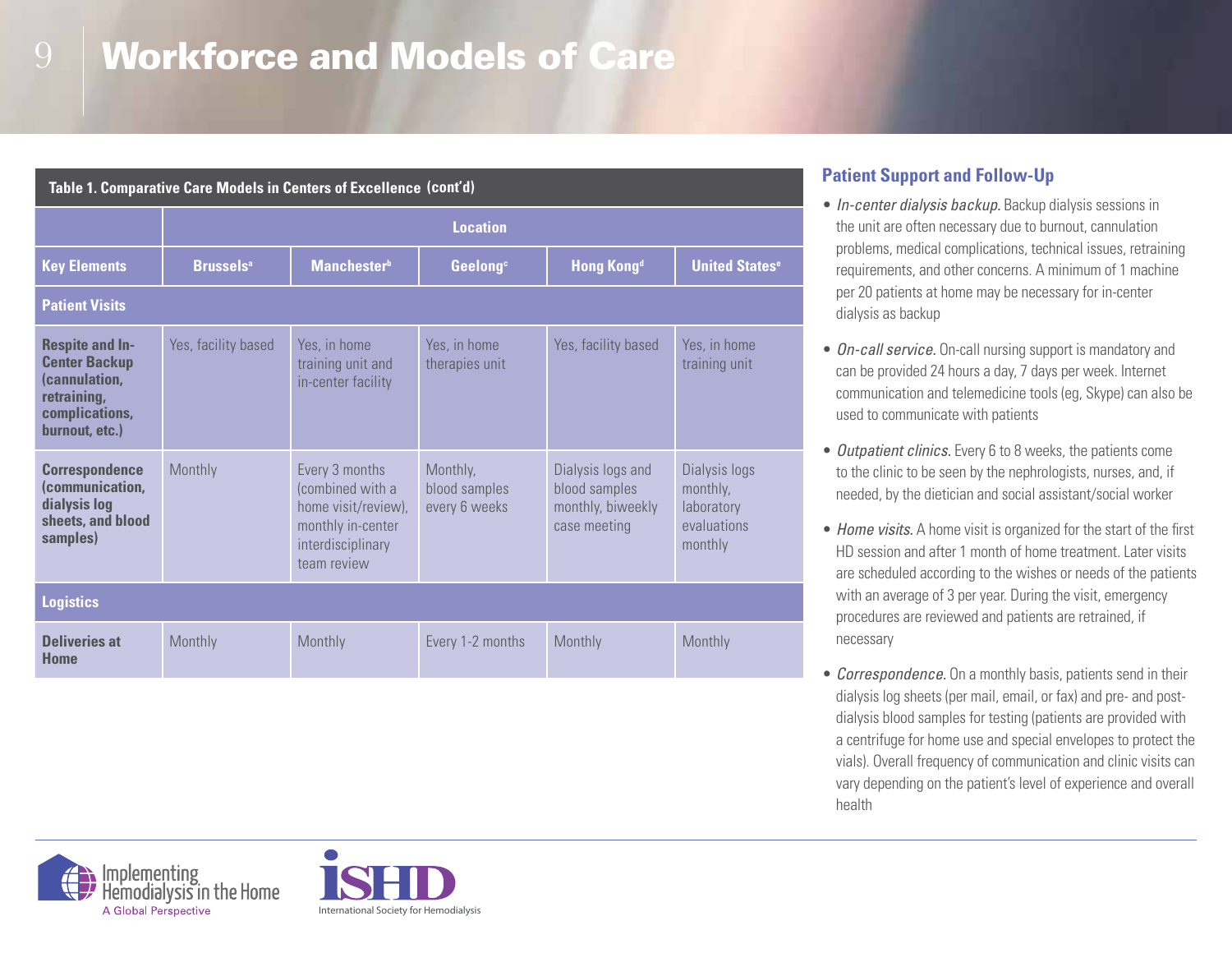| Table 1. Comparative Care Models in Centers of Excellence (cont'd)                         |                                                                 |                                                                          |                                                        |                                                                                                                                                                     |                                  |  |
|--------------------------------------------------------------------------------------------|-----------------------------------------------------------------|--------------------------------------------------------------------------|--------------------------------------------------------|---------------------------------------------------------------------------------------------------------------------------------------------------------------------|----------------------------------|--|
|                                                                                            |                                                                 | <b>Location</b>                                                          |                                                        |                                                                                                                                                                     |                                  |  |
| <b>Key Elements</b>                                                                        | <b>Brussels<sup>a</sup></b>                                     | <b>Manchester</b> <sup>b</sup>                                           | <b>Geelong</b> <sup>c</sup>                            | <b>Hong Kongd</b>                                                                                                                                                   | <b>United States<sup>e</sup></b> |  |
| <b>Logistics</b>                                                                           |                                                                 |                                                                          |                                                        |                                                                                                                                                                     |                                  |  |
| <b>Waste Disposal</b>                                                                      | Monthly collection<br>with deliveries                           | Monthly in line<br>with local council<br>regulations and<br>arrangements | Monthly collected<br>by the local<br>councils          | Disposed of with<br>regular household<br>waste in well-<br>sealed double<br>plastic bags.<br>Sharps in hospital<br>sharp boxes sent<br>back to unit for<br>disposal | <b>NA</b>                        |  |
| <b>Technical Support</b>                                                                   |                                                                 |                                                                          |                                                        |                                                                                                                                                                     |                                  |  |
| <b>Installation</b><br>(plumbing,<br>electrical)                                           | Own tech team                                                   | Own tech team<br>includes buildings<br>manager                           | Own tech team                                          | Techs (supplier) and<br>external contractor                                                                                                                         | Tech                             |  |
| <b>Equipment</b><br><b>Maintenance</b><br>(machine, reverse<br>osmosis, water<br>softener) | Own tech<br><i>(assistance)</i><br>from company<br>technicians) | Own tech (24/7<br>on-call for<br>emergencies)                            | Own tech (aim<br>to rectify issues<br>within 24 hours) | Tech (supplier)                                                                                                                                                     | Tech or dialysis<br>vendor       |  |

- *Supply deliveries.* Monthly delivery of disposables, disinfectants, and salt for the water softeners are made to patients' homes. The packages of supplies for individual patients are prepared in the center's own home dialysis warehouse
- *Waste disposal.* The collection of the dialysis waste in special, sealed containers is picked up at the same time monthly deliveries are made. The delivery van is adapted with 2 compartments to separate the delivery materials from the waste products

#### **Technical Support**

- *Assessment of the home.* This is performed by nurse and technician before or at the start of the patient's training. In consultation with the patient and care partner, the decision of where the dialysis machine will be installed is made
- *Plumbing and electrical changes.* All plumbing and electrical wiring needed for dialysis is installed and managed by the technician
- *Equipment maintenance and repair.* The dialysis machine, reverse osmosis device, and water softener are maintained and repaired by the technician. On weekdays, technical problems are resolved within 24 hours. Assistance from dialysis company technicians is used as needed



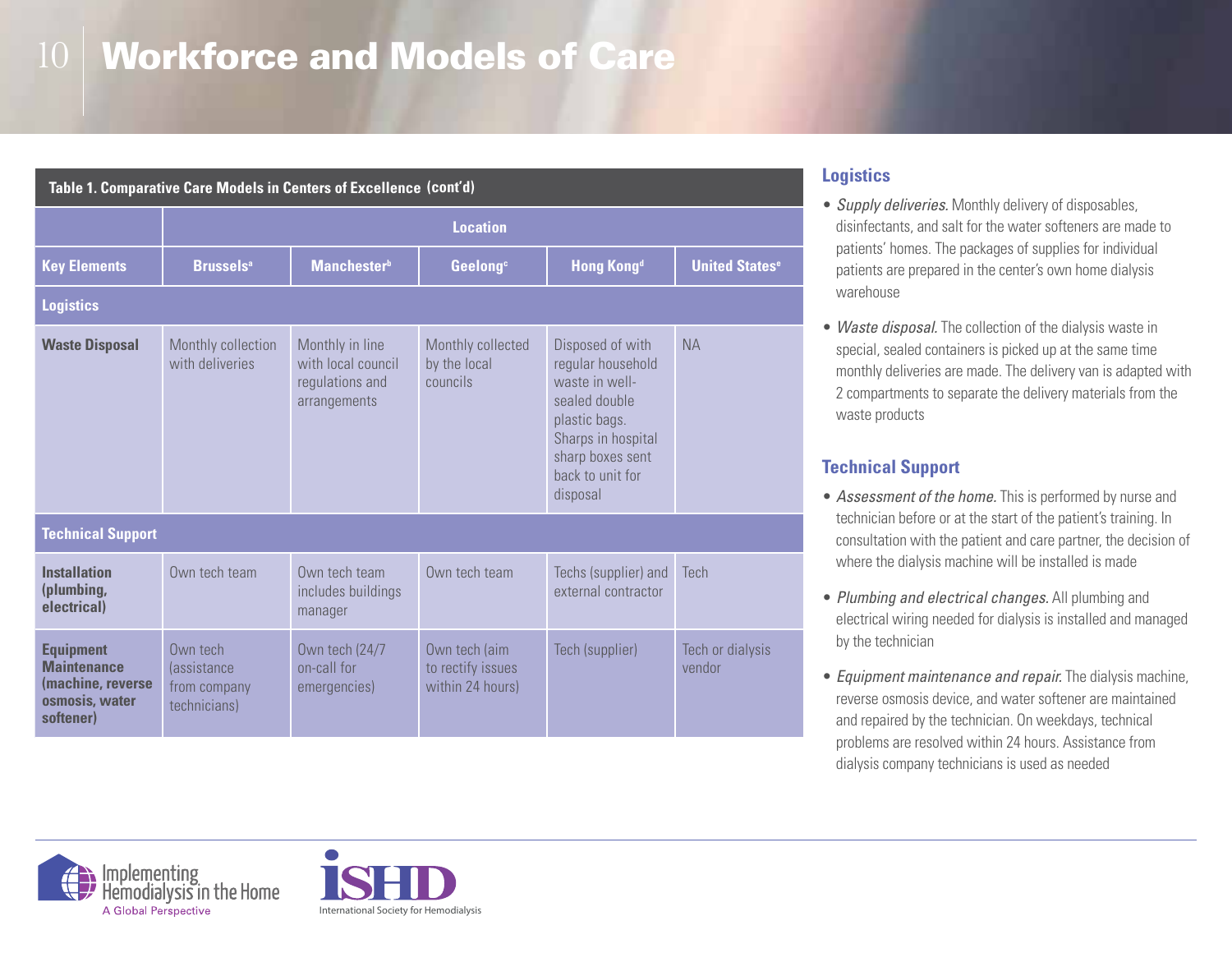| Table 1. Comparative Care Models in Centers of Excellence (cont'd) |                                                                               |                                                  |                                                                         |                                                     |                                                                         |
|--------------------------------------------------------------------|-------------------------------------------------------------------------------|--------------------------------------------------|-------------------------------------------------------------------------|-----------------------------------------------------|-------------------------------------------------------------------------|
|                                                                    | <b>Location</b>                                                               |                                                  |                                                                         |                                                     |                                                                         |
| <b>Key Elements</b>                                                | <b>Brussels</b> <sup>a</sup>                                                  | <b>Manchester</b> <sup>b</sup>                   | <b>Geelong</b> <sup>c</sup>                                             | <b>Hong Kongd</b>                                   | <b>United States<sup>e</sup></b>                                        |
| <b>Technical Support</b>                                           |                                                                               |                                                  |                                                                         |                                                     |                                                                         |
| <b>Water Sampling</b>                                              | Quarterly by the<br>tech, delivery<br>driver, or nurse<br>during a home visit | Every 4 months by<br>tech during a home<br>visit | Every 6 weeks<br>(water chlorine<br>testing daily prior<br>to dialysis) | Quarterly by the<br>supplier's tech or<br>patients. | <b>AAMI</b> water<br>analysis prior to<br>starting home HD<br>treatment |
| <b>On-Call Nursing</b><br>and Technical<br><b>Support</b>          | 24/7                                                                          | 24/7                                             | 24/7                                                                    | 24/7                                                | 24/7                                                                    |

ªUniversity Hospital St. Luc, Brussels, Belgium; <sup>ь</sup>Central Manchester University Hospitals NHS Foundation Trust, Manchester, UK; °The Geelong Hospital, Barwon Health, Geelong, Australia; dQueen Mary Hospital and Princess Margaret Hospital, Hong Kong, Special Administrative Region of the People's Republic of China; ®Barnes-Jewish Dialysis Center, St Louis, Missouri, USA.

Tech = technician; HD = hemodialysis; NA = not applicable; AAMI = Association for the Advancement of Medical Instrumentation.

• *Water sampling.* Performed quarterly by the technician, delivery driver, or nurse during a home visit

#### **Key Advantages**

- Nurses become real experts in training patients for self-care dialysis
- Less staff and space needed
- Only 1 on-call service is needed (1 nurse is on-call for both home HD and PD patients)
- Home visits of HD and PD patients can be combined
- Outpatient clinics can be combined
- Patients who change dialysis modality (ie, PD to home HD) are still in partnership with the same interdisciplinary team in a collaborative care model

#### **Disadvantage**

• Longer time is needed to train new nurses to become "expert" HD and PD nurses; however, this is easily compensated for by the care model's several advantages



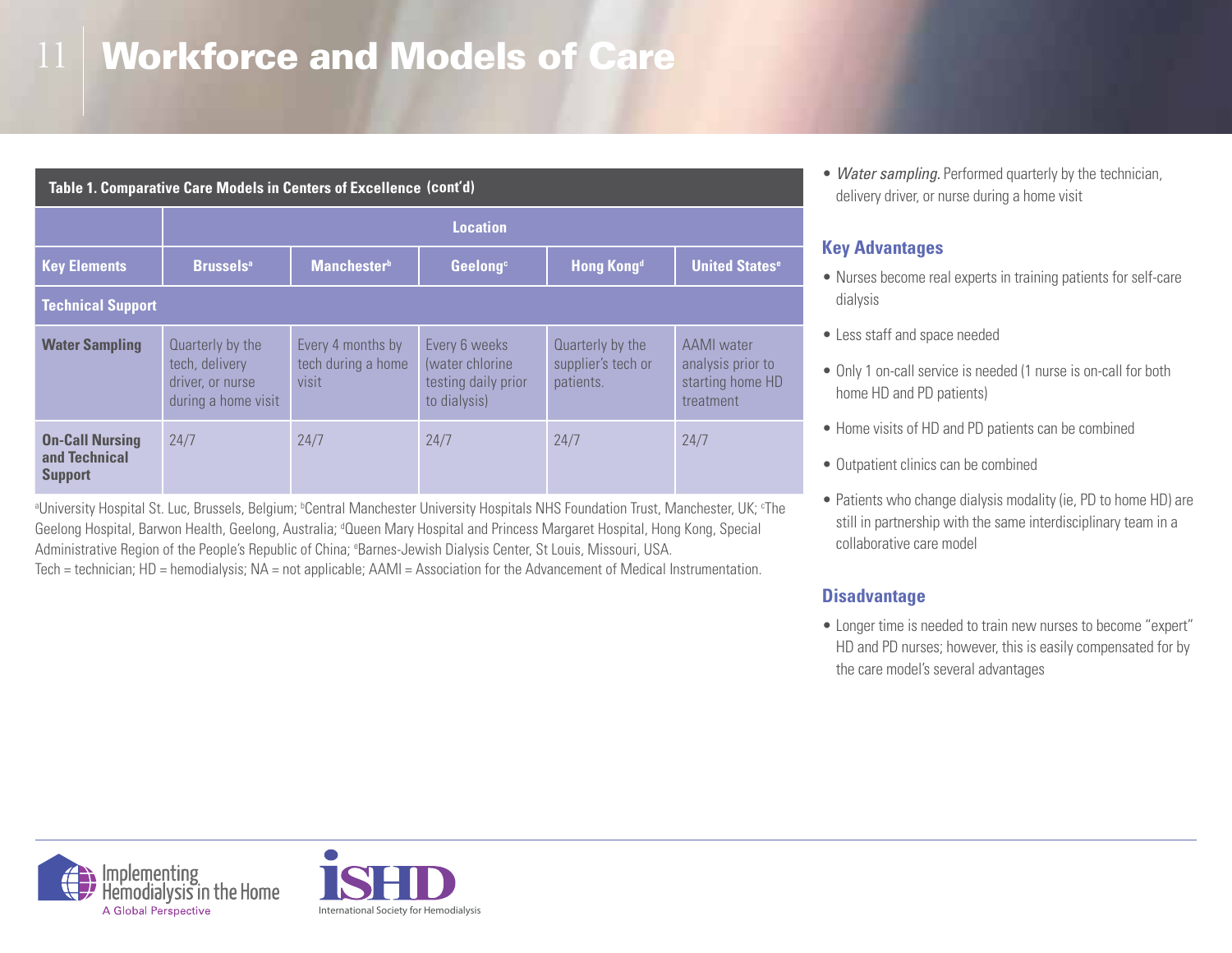| <b>Table 2. Allied Services in Home HD Care Model</b> |                                                 |  |  |  |
|-------------------------------------------------------|-------------------------------------------------|--|--|--|
| <b>Independent Services</b>                           | <b>Related Services</b>                         |  |  |  |
| Medical and nursing<br>coverage for emergencies       | General practitioners and<br>community services |  |  |  |
| Support at home by the<br>community team              | Specialist transplant teams                     |  |  |  |
| Technical support for<br>equipment                    | Patient transport and delivery<br>services      |  |  |  |
| Surgery and interventional<br>radiology               | <b>Estates and utilities</b>                    |  |  |  |
| Psychosocial support                                  | Environmental waste service                     |  |  |  |
| Pharmacy services and<br>pathology                    |                                                 |  |  |  |
| Vascular access support<br>services                   |                                                 |  |  |  |
| <b>Nutrition and dietetic</b><br>services             |                                                 |  |  |  |
| Anemia management team                                |                                                 |  |  |  |

### Integrated Care Pathway

An integrated, multidimensional care model, fit for purpose with strong and well-defined links and interfaces with other existing modalities, can provide solid foundations for sustaining a large home HD program. Table 2 identifies key allied and interdependent services that may be involved in the care delivery. All models of care should develop links to transitional care (on a temporary or permanent basis) such as respite care, a vascular access management pathway, transplant program, and in-center HD support structures. Traditional segregation of these care processes has hindered growth of home programs.

Figure 2 demonstrates patients' journeys from early education and training to effective patient care delivered at 3 levels, each with clearly defined roles:

- Community- or home-based support led by a team of nurses
- Clinic review process that defines management plans
- In-center support dealing with emergencies that is responsive, immediate, and aimed at restoring patient's dialysis and home-based treatment needs at the earliest opportunity with minimum disruption to the patient's lifestyle

This care pathway is achieved by a team supported by an efficient administrative structure with appropriate links and pathways at transition points. The program must undergo a regular audit and quality assurance assessment of the pathway and its care indices to ensure best clinical practices and high standards within a defined care model.

#### mplementing<br>Hemodialysis in the Home **A Global Perspective**



### Other Considerations

The workforce and infrastructure vary considerably in structure and working patterns between centers. The best practice would be to identify and implement the most productive ways to deliver an efficient model at the outset, and perform subsequent service design review at agreed intervals. Innovative care models focus attention on high-risk touch points in the care pathway. Slowly introducing incremental innovations when the program is doing well can help consolidate success in the care model.

The American Society of Nephrology Accountable Care Organization Task Force developed a set of principles for an integrated nephrology care delivery model.<sup>9</sup> Integrating complex dialysis care models will require incorporation of such holistic concepts in future care delivery. Specialty education for nurses is fundamental and needs to be effective in the practice of home HD.10 Consideration should also be given to training an adequate number of nephrologists, accredited in the set up and practice of home therapies, to drive and sustain high-quality home HD programs in the future.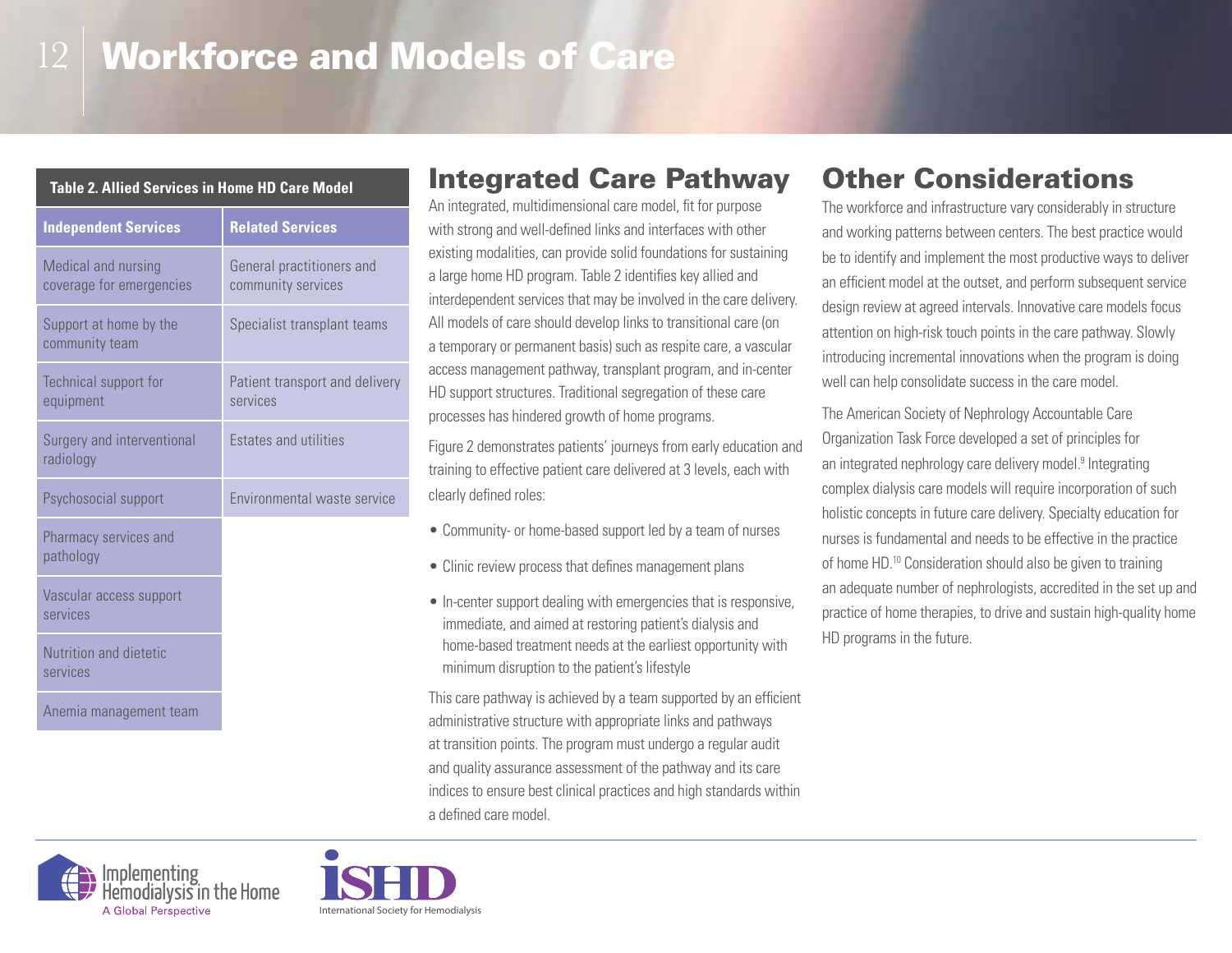

**Figure 2.** Integrated patient care pathway in home dialysis.  $CKD =$  chronic kidney disease;  $HD =$  hemodialysis;  $PD =$ peritoneal dialysis. Figure adapted from Greater Manchester East Sector Renal Network, UK.